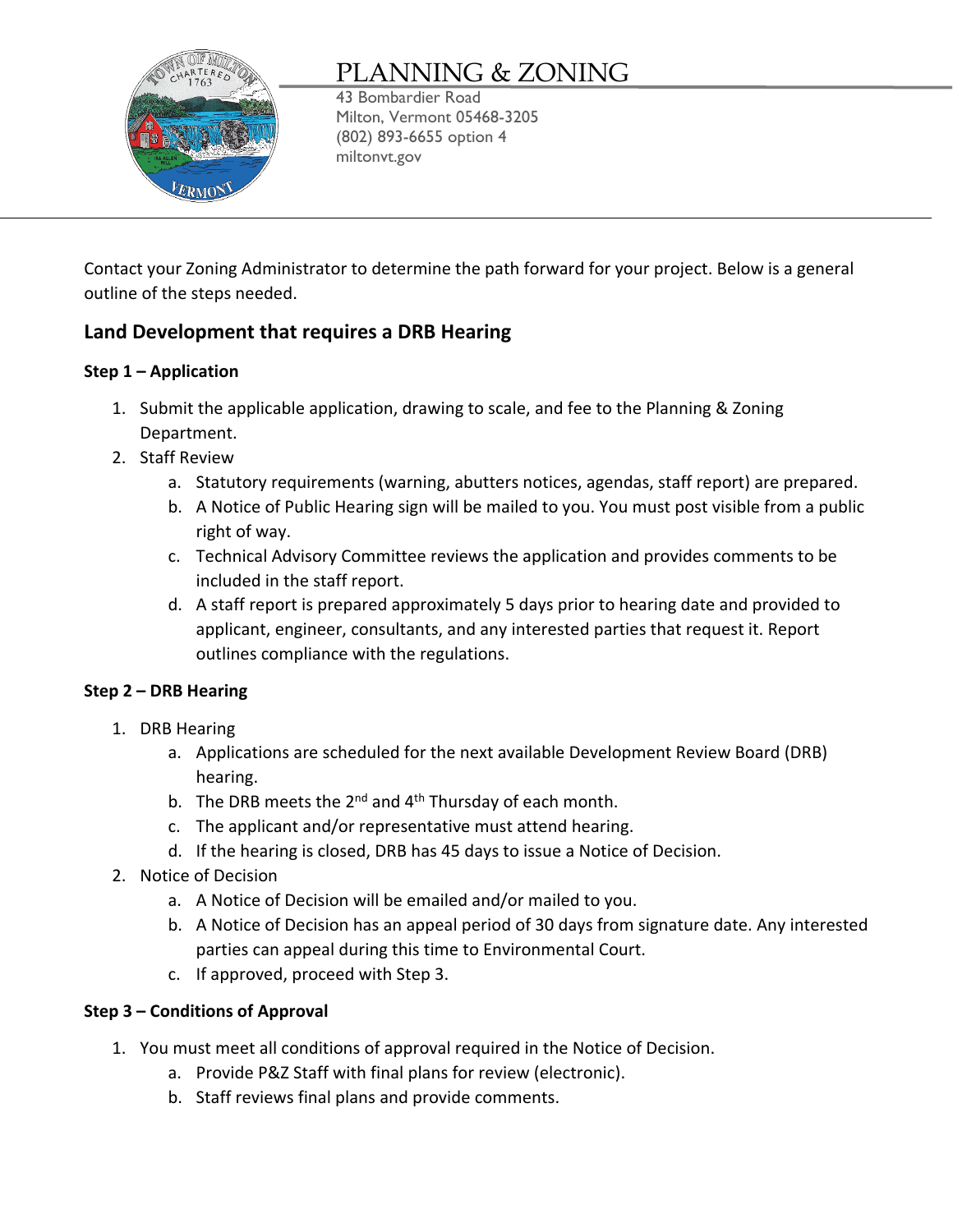- c. Print a hardcopy of final plans for town files.
- d. If any public infrastructure is proposed, see our flowchart for that process.

### **Step 4 – Town Permits for Construction and Land Development**

- 1. Connecting to Town Water/Sewer
	- 1. Apply for [Allocation](http://miltonvt.gov/DocumentCenter/View/117/Allocation-Application-October-2020-PDF) with applicable fee to the Department of Public Works:
	- 2. Obtain a State W/WW permit.
	- 3. Apply for a [Connection Permit.](http://miltonvt.gov/DocumentCenter/View/115/Water-Wastewater-Connection-Permit2020-PDF)
		- i. Submit Application and applicable fees.
		- ii. Read through all conditions of approval and contact DPW with any questions/concerns.
		- iii. Request and pay for water meter, if applicable.
			- 1. Staff orders/provides water meter.
			- 2. Staff creates Town account for applicable utility.
	- 4. Notify DPW when work is completed and/or the meter is installed.
		- i. DPW inspects installation and provides comments, if applicable
- 2. Constructing a driveway on public road and/or connecting to water/sewer on public road
	- 1. Apply for a [Highway Access Permit](http://miltonvt.gov/DocumentCenter/View/56/Highway-Access-Permit-Application-PDF) with applicable fee to DPW
		- i. Read through all conditions of approval and contact DPW with any questions/concerns.
	- 2. Notify DPW when construction is completed.
		- i. DPW inspects and provides any comments to applicant.
		- ii. Release deposit to applicant.
- 3. Zoning Permit
	- 1. Provide all applicable State permits to Zoning Administrator
	- 2. Apply for [Zoning Permit](http://miltonvt.gov/DocumentCenter/View/1206/Zoning-Permit-Application-PDF) and pay applicable [fee](http://miltonvt.gov/DocumentCenter/View/1205/Planning-and-Zoning-Fee-Schedule-PDF)
		- i. Provide all applicable State permits to Zoning Administrator
		- ii. Zoning Administrator has 30 days to review
		- iii. Once approved, there is a 15-day appeal period.
	- 3. After construction is completed, you must obtain a [Certificate of Compliance](http://miltonvt.gov/DocumentCenter/View/268/Certificate-Of-Compliance-Application-PDF) to "close out" you project.
		- i. If this is a new residential dwelling unit, you will pay the applicable impact fee at this time.
		- ii. Perform inspection to close out permit and provides copy of approved certificate of compliance to applicant.